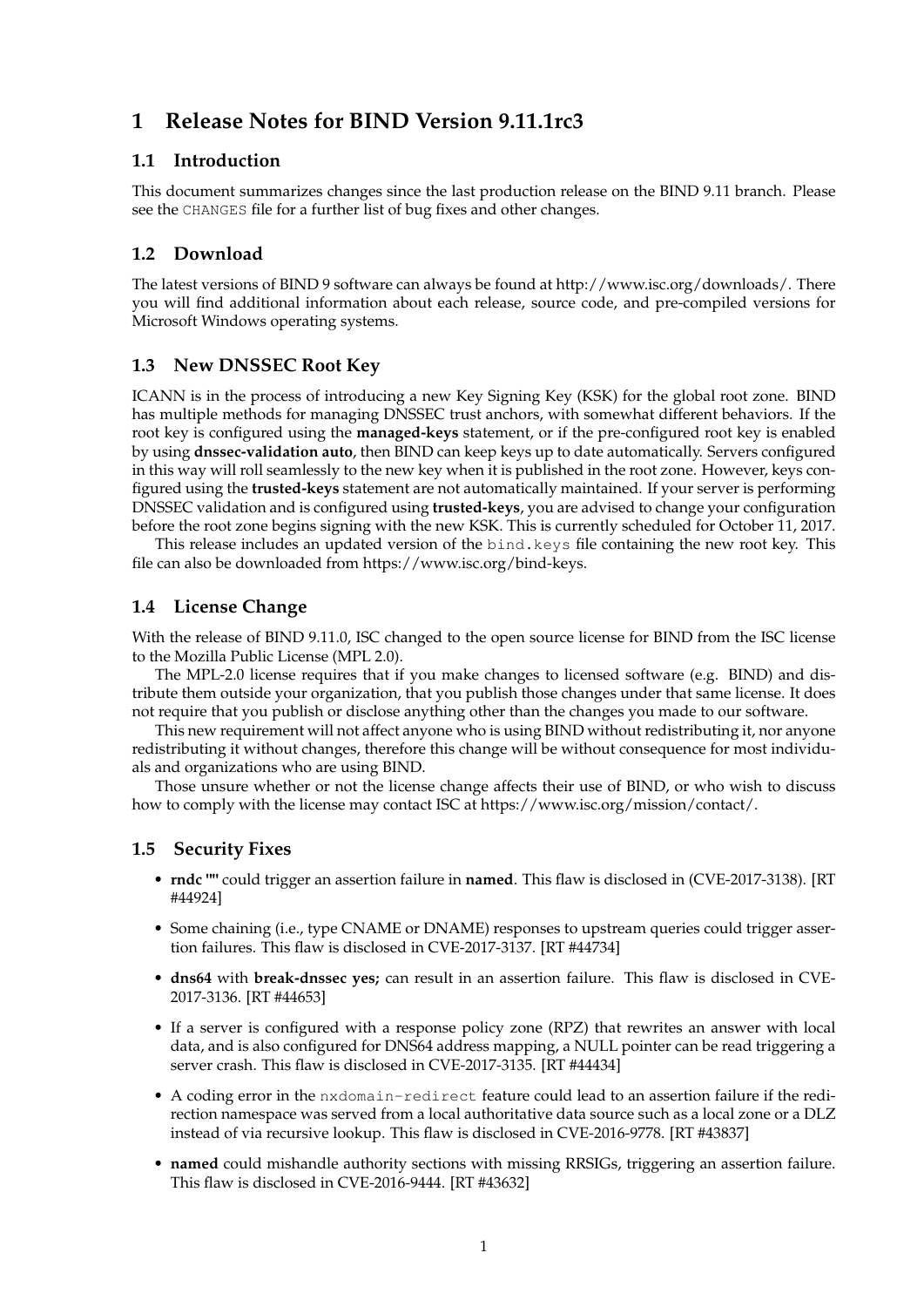- **named** mishandled some responses where covering RRSIG records were returned without the requested data, resulting in an assertion failure. This flaw is disclosed in CVE-2016-9147. [RT #43548]
- **named** incorrectly tried to cache TKEY records which could trigger an assertion failure when there was a class mismatch. This flaw is disclosed in CVE-2016-9131. [RT #43522]
- It was possible to trigger assertions when processing responses containing answers of type DNAME. This flaw is disclosed in CVE-2016-8864. [RT #43465]
- Added the ability to specify the maximum number of records permitted in a zone (max-records #;). This provides a mechanism to block overly large zone transfers, which is a potential risk with slave zones from other parties, as described in CVE-2016-6170. [RT #42143]

## **1.6 Feature Changes**

- **dnstap** now stores both the local and remote addresses for all messages, instead of only the remote address. The default output format for **dnstap-read** has been updated to include these addresses, with the initiating address first and the responding address second, separated by "-%gt;" or "%lt;-" to indicate in which direction the message was sent. [RT #43595]
- Expanded and improved the YAML output from **dnstap-read -y**: it now includes packet size and a detailed breakdown of message contents. [RT #43622] [RT #43642]
- If an ACL is specified with an address prefix in which the prefix length is longer than the address portion (for example, 192.0.2.1/8), **named** will now log a warning. In future releases this will be a fatal configuration error. [RT #43367]

## **1.7 Bug Fixes**

- A synthesized CNAME record appearing in a response before the associated DNAME could be cached, when it should not have been. This was a regression introduced while addressing CVE-2016-8864. [RT #44318]
- **named** could deadlock if multiple changes to NSEC/NSEC3 parameters for the same zone were being processed at the same time. [RT #42770]
- **named** could trigger an assertion when sending NOTIFY messages. [RT #44019]
- Referencing a nonexistent zone in a **response-policy** statement could cause an assertion failure during configuration. [RT #43787]
- **rndc addzone** could cause a crash when attempting to add a zone with a type other than **master** or **slave**. Such zones are now rejected. [RT #43665]
- **named** could hang when encountering log file names with large apparent gaps in version number (for example, when files exist called "logfile.0", "logfile.1", and "logfile.1482954169"). This is now handled correctly. [RT #38688]
- If a zone was updated while **named** was processing a query for nonexistent data, it could return out-of-sync NSEC3 records causing potential DNSSEC validation failure. [RT #43247]

#### **1.8 Maintenance**

• The built-in root hints have been updated to include an IPv6 address (2001:500:12::d0d) for G.ROOT-SERVERS.NET.